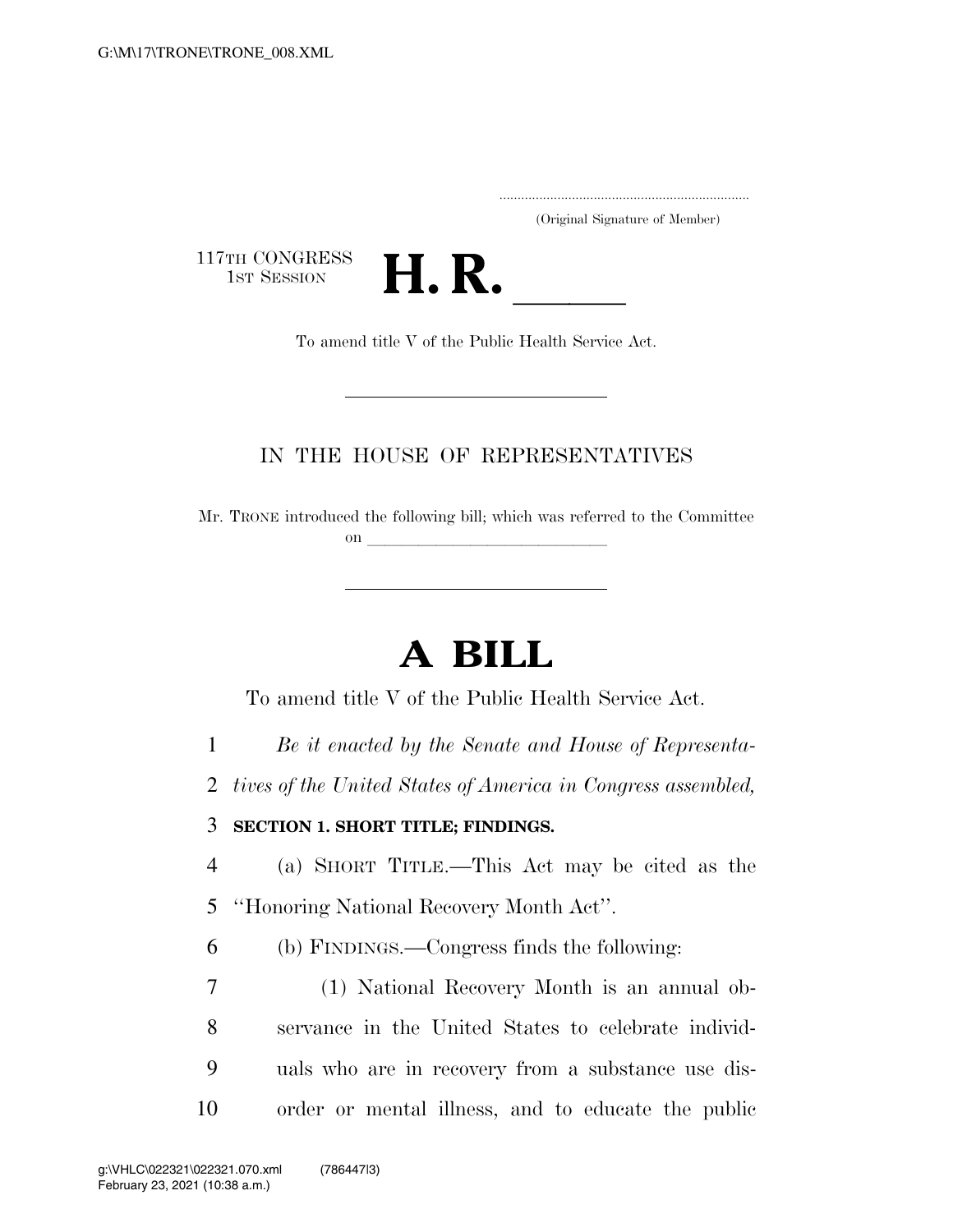$\Omega$ 

| $\mathbf{1}$   | and combat stigma with respect to substance use    |
|----------------|----------------------------------------------------|
| $\overline{2}$ | disorders and mental illnesses.                    |
| 3              | $(2)$ 2021 is the 32nd observance of National      |
| $\overline{4}$ | Recovery Month.                                    |
| 5              | $(3)$ Over $81,000$ people died from drug          |
| 6              | overdoses during the period beginning in July 2019 |
| 7              | and ending in June 2020, and 47,000 people died    |
| 8              | from suicide in 2019 in the United States.         |
| 9              | (4) Fatal overdoses in the United States in-       |
| 10             | creased from 2018 to 2019, and overdoses have in-  |
| 11             | creased since the onset of the COVID-19 pandemic.  |
| 12             | $(5)$ A June 2020 study conducted by the Cen-      |
| 13             | ters for Disease Control and Prevention shows that |
|                |                                                    |

 41 percent of adults are experiencing an adverse mental health or behavioral health condition, includ- ing 31 percent who are experiencing symptoms of anxiety or depression, 11 percent who are seriously considering suicide, and 13 percent who are starting or increasing their substance use to cope with stress 20 or emotions related to COVID–19.

### **SEC. 2. NATIONAL RECOVERY MONTH ACTIVITIES.**

 Part D of title V of the Public Health Service Act (42 U.S.C. 290dd et seq.) is amended by adding at the end the following: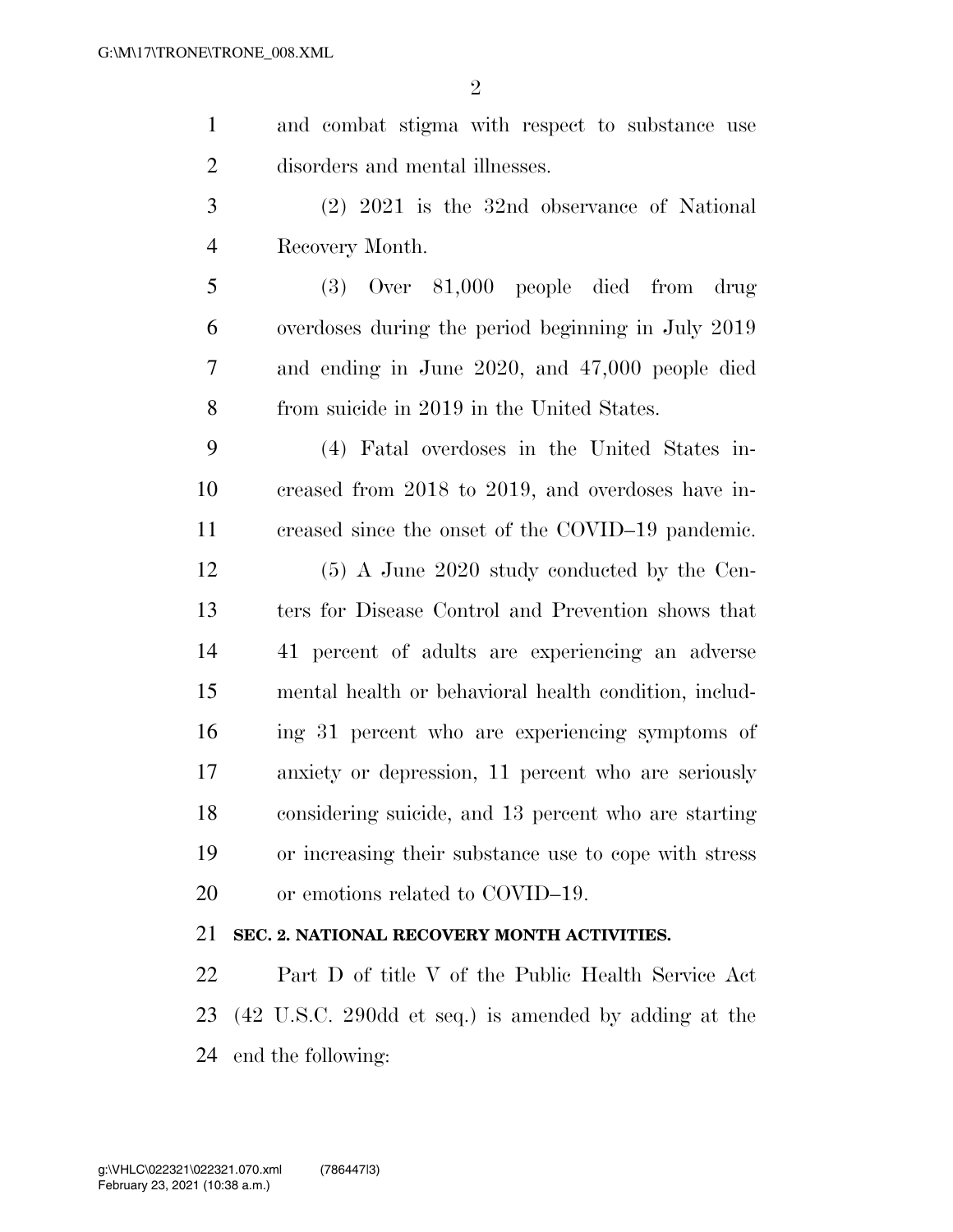#### **''SEC. 552A. NATIONAL RECOVERY MONTH ACTIVITIES.**

2 "(a) In GENERAL.—The Secretary, acting through the Assistant Secretary for Mental Health and Substance Use, shall carry out activities, or enter into an agreement with a national organization with experience coordinating activities in recognition of National Recovery Month to carry out activities—

8 "(1) to develop toolkits, public service an- nouncements, webinars, graphics, and other commu- nication materials with respect to National Recovery Month;

 $\frac{12}{2}$  ''(2) to develop, maintain, and update appro- priate websites with respect to National Recovery Month;

 ''(3) to develop and distribute best practices for community engagement with respect to National Re-covery Month; and

18 ''(4) to celebrate individuals in recovery from substance use disorders or mental illness, educate the public on treatment of and recovery from sub- stance use disorders or mental illness, combat stig- ma pertaining to substance use disorders or mental illness, and engage stakeholders in their participa-tion in such activities.